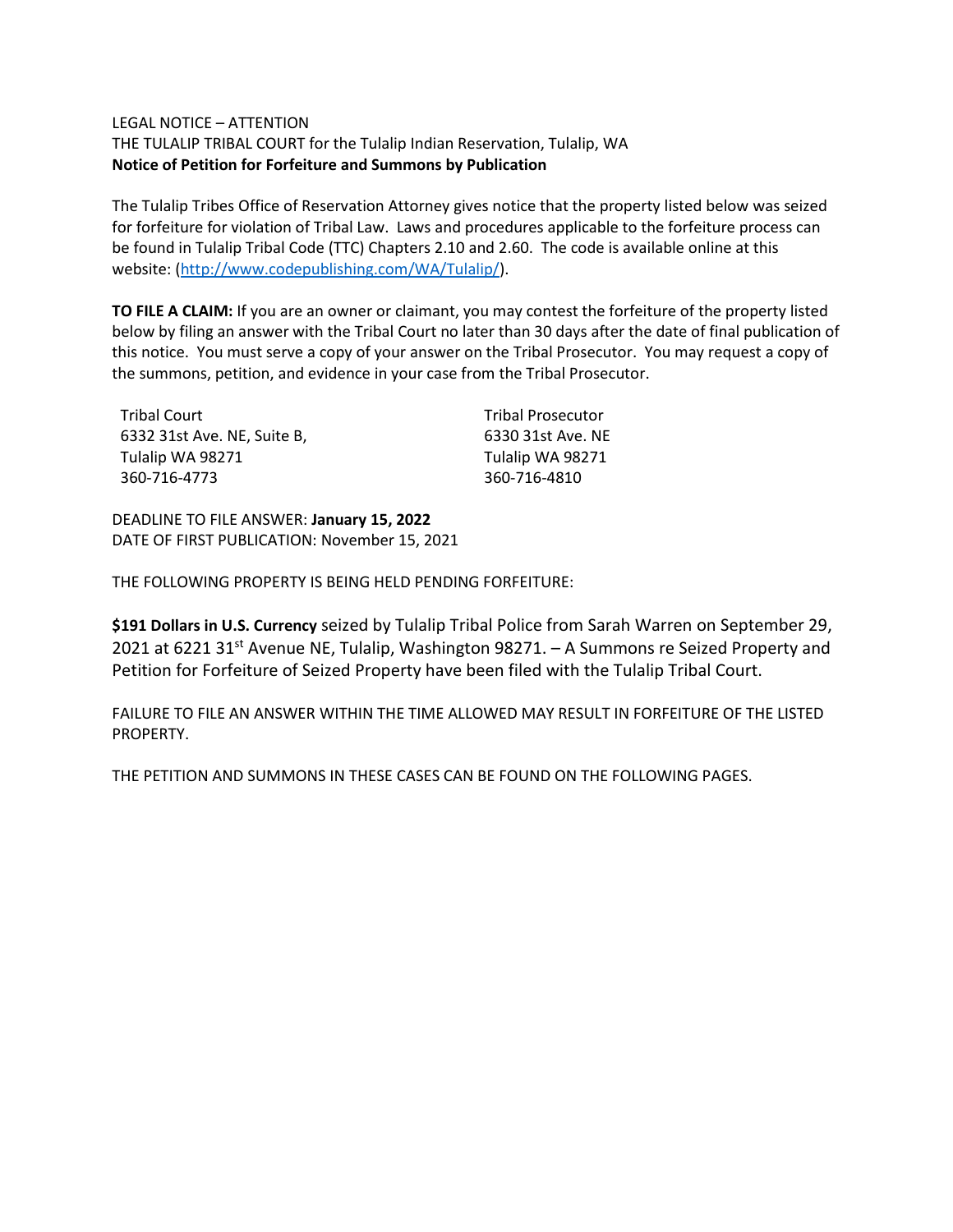Film

 $2021 N0V - 8$  AM 9:48

**TULALIP TRIBAL COURT** 

 $C \cup F$   $R$ 

# IN THE TULALIP TRIBAL COURT FOR THE TULALIP INDIAN RESERVATION **TULALIP, WASHINGTON**

IN REM THE FORFEITURE OF:

 $\mathbf{1}$ 

 $\overline{2}$ 

3

 $\overline{4}$ 

5

6

7

8

 $\mathbf Q$ 

10

11

12

13

14

22

23

24

25

26

ONE HUNDRED NINTY ONE DOLLARS in U.S. Currency (\$191)

# NO. TUL-CV-FO-2021- DIE IV

**SUMMONS RE SEIZED PROPERTY** 

TPD Incident No. 21-2664 Primary Officer J. Jira

(Clerk's Action Required)

TO: Sarah Warren 1722 111<sup>th</sup> Drive SE Lake Stevens, WA 98258

YOU ARE HEREBY NOTIFIED that the Tulalip Tribes, Plaintiff, by and through its prosecuting authority, has filed a petition with the Court that seeks to have forfeited, to the benefit of the Tribes, certain property that you allegedly own, claim, or have an interest.

15 Pursuant to Chapter 2.60.070§(4)(a), of the Tulalip Tribes Code of Law, you have thirty 16 (30) days after you have been served the petition and this summons to file with the Court a  $17$ response to the allegations described in the petition. No extension of the time for filing the 18 response may be granted. Failure to respond within 30 days may bar you from presenting 19 evidence at any later evidentiary hearing regarding the seized property. Further, if no response 20 is filed within 30 days after service of the petition and summons, the Court, upon motion of the 21 Tribes, shall order the property forfeited to the Tribes.

Chapter 2.60.070§(4)(b) governs responses to forfeiture petitions. The Clerk's Office does not provide legal advice. It is your responsibility to familiarize yourself with the applicable tribal law-which is available from Clerk's Office the and on-line at: http://www.codepublishing.com/WA/Tulalip/

**SUMMONS** TUL-CV-FO-2021-

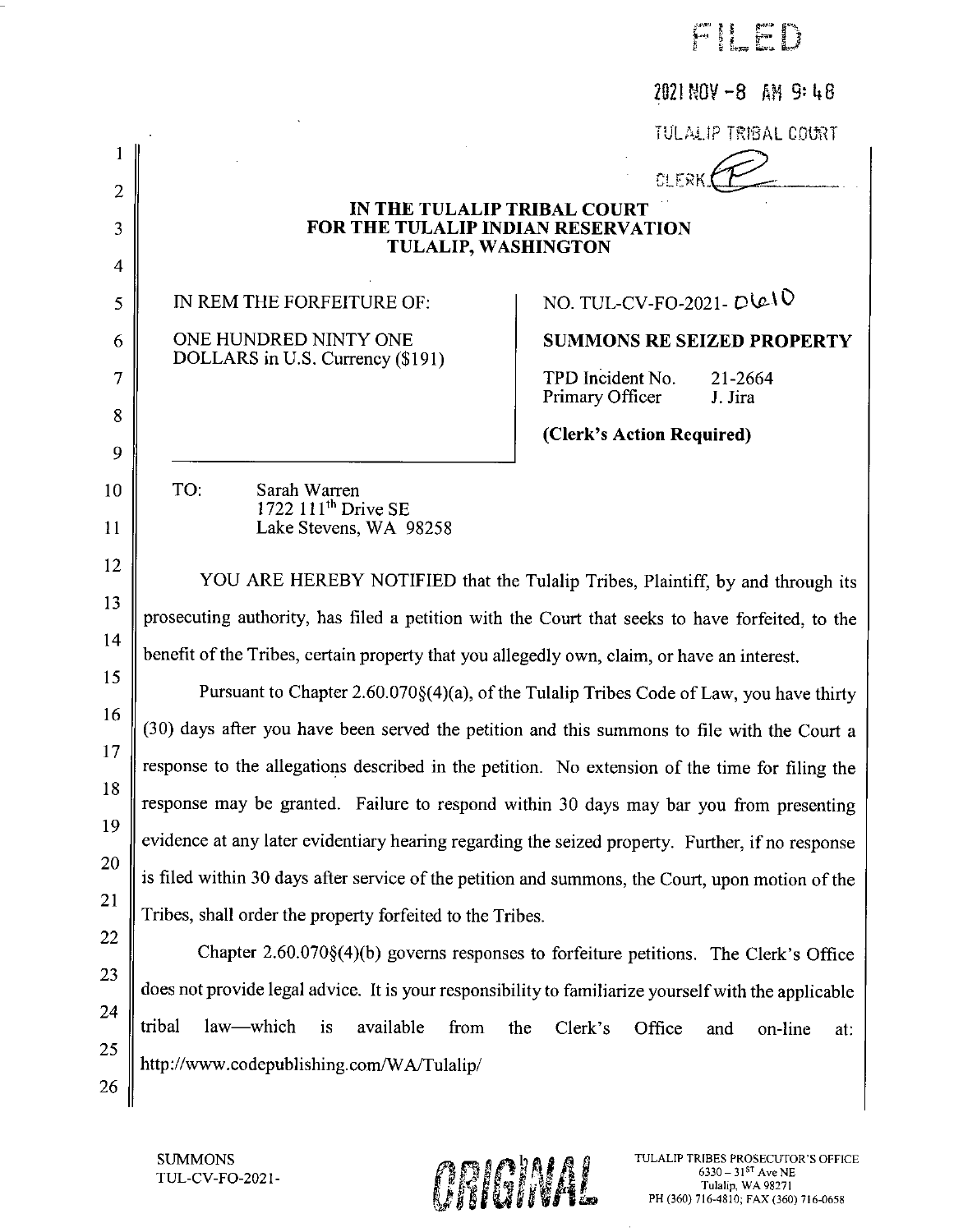| 1                       | Your response must be mailed to, or personally filed with, the Clerk's Office at 6332-  |
|-------------------------|-----------------------------------------------------------------------------------------|
| $\overline{c}$          | 31 <sup>st</sup> Ave NE, Suite B, Tulalip WA 98271.                                     |
| 3                       | Questions regarding the petition should be addressed to the Tulalip Tribes Prosecutor's |
| $\overline{\mathbf{4}}$ | Office at 360-716-4810, not to the Clerk's Office.                                      |
| 5                       |                                                                                         |
| 6                       | <b>d</b><br>day of November, 2021.<br>DATED this                                        |
| 7                       |                                                                                         |
| 8                       |                                                                                         |
| 9                       | <b>ELERK OF THE COURT</b>                                                               |
| 10                      |                                                                                         |
| 11                      |                                                                                         |
| 12                      |                                                                                         |
| 13                      |                                                                                         |
| 14                      |                                                                                         |
| 15                      |                                                                                         |
| 16                      |                                                                                         |
| 17                      |                                                                                         |
| 18                      |                                                                                         |
| 19                      |                                                                                         |
| <b>20</b>               |                                                                                         |
| 21                      |                                                                                         |
| 22                      |                                                                                         |
| 23                      |                                                                                         |
| 24                      |                                                                                         |
| 25                      |                                                                                         |
| 26                      |                                                                                         |

÷,  $\bar{\beta}$ 

Ź

 $\bar{z}$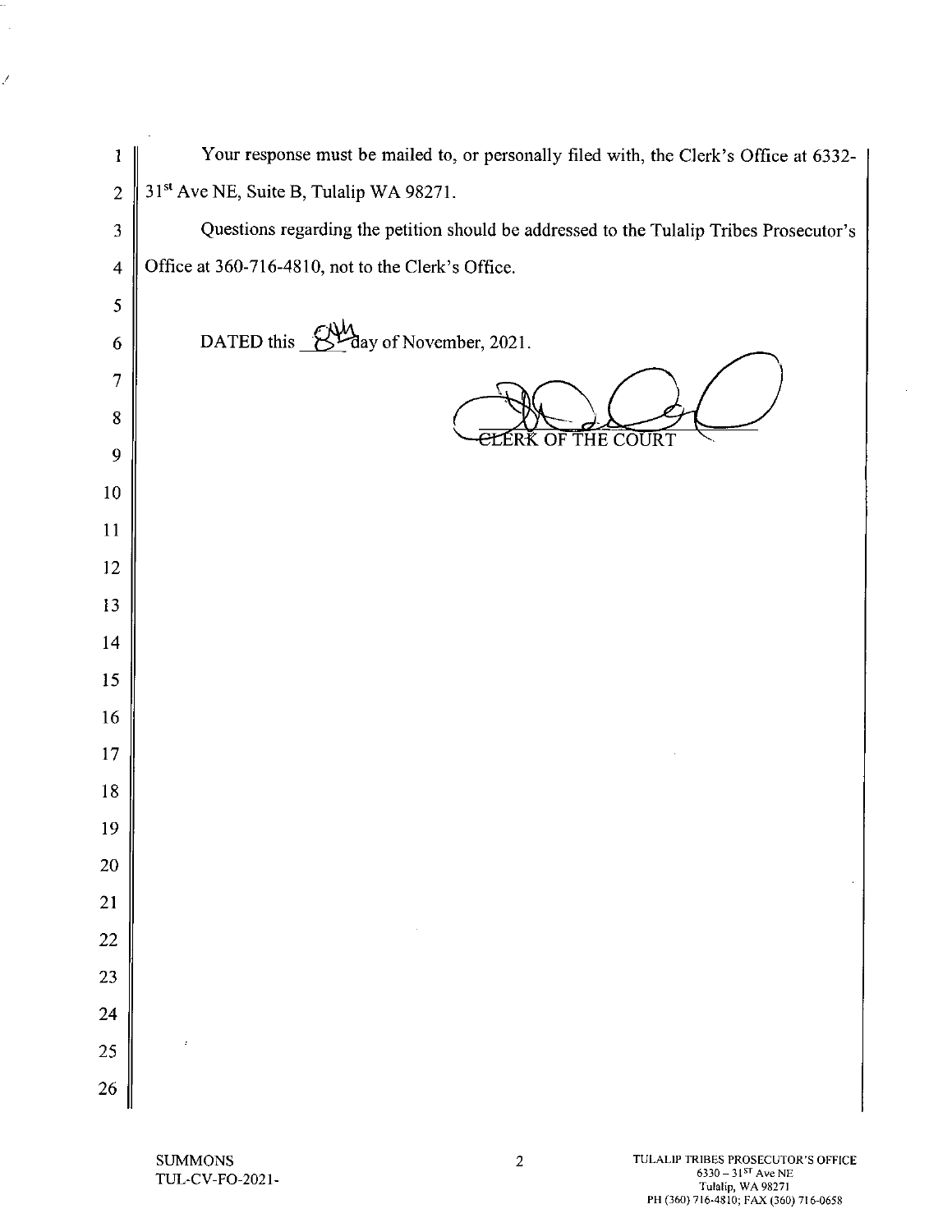NOV - 8 2021 **RECEIVED FILED BY** 

## IN THE TULALIP TRIBAL COURT FOR THE TULALIP INDIAN RESERVATION **TULALIP, WASHINGTON**

IN REM THE FORFEITURE OF: ONE HUNDRED NINTY ONE DOLLARS in U.S. Currency (\$191)

 $\mathbf{1}$ 

 $\overline{2}$ 

3

 $\overline{\mathbf{4}}$ 

5

6

 $\overline{7}$ 

8

9

10

 $11$ 

12

 $13$ 

 $14$ 

15

 $16$ 

 $17$ 

18

19

20

21

22

23

24

25

26

NO. TUL-CV-FO-2021-  $D\omega$  to

# PETITION FOR FORFEITURE OF **SEIZED PROPERTY**

TPD Incident No. 21-2664 **Primary Officer** J. Jira

COMES NOW the Tulalip Tribes, Plaintiff, by and through its prosecuting authority, to petition the Court to institute proceedings for the forfeiture of the property described in section I, below. The Court has subject matter jurisdiction over these proceedings, and this Petition is made pursuant to, Chapter 2.60 of the Tulalip Tribes Code of Law.

### $\mathbf{L}$ **SUBJECT PROPERTY**

As described in detail in Tulalip Police Incident Report #21-2664, which is on file with the Tulalip Tribal Court under this cause number, on or about the 29<sup>th</sup> day of September, 2021, Tulalip Tribal Police (TPD) seized \$191 from Sarah Warren in the vicinity of 6221 31st Avenue NE, Tulalip, Washington in connection with narcotics trafficking on the Tulalip Reservation.

### II. **AUTHORITY**

Because the Subject Money was furnished or intended to be furnished by any person in exchange for a controlled substance or listed chemical in violation of Tulalip Law, it is subject to forfeiture pursuant to Tulalip Tribal Code 2.60.020§(7).

### III. **CLAIMANTS**

Sarah Warren, from whom the subject property was seized, is the only person who the Tribes knows or has reason to believe has or may assert a claim to the subject property. Sarah

PETITION FOR FORFEITURE OF **SEIZED PROPERTY** TUL-CV-FO-2021-